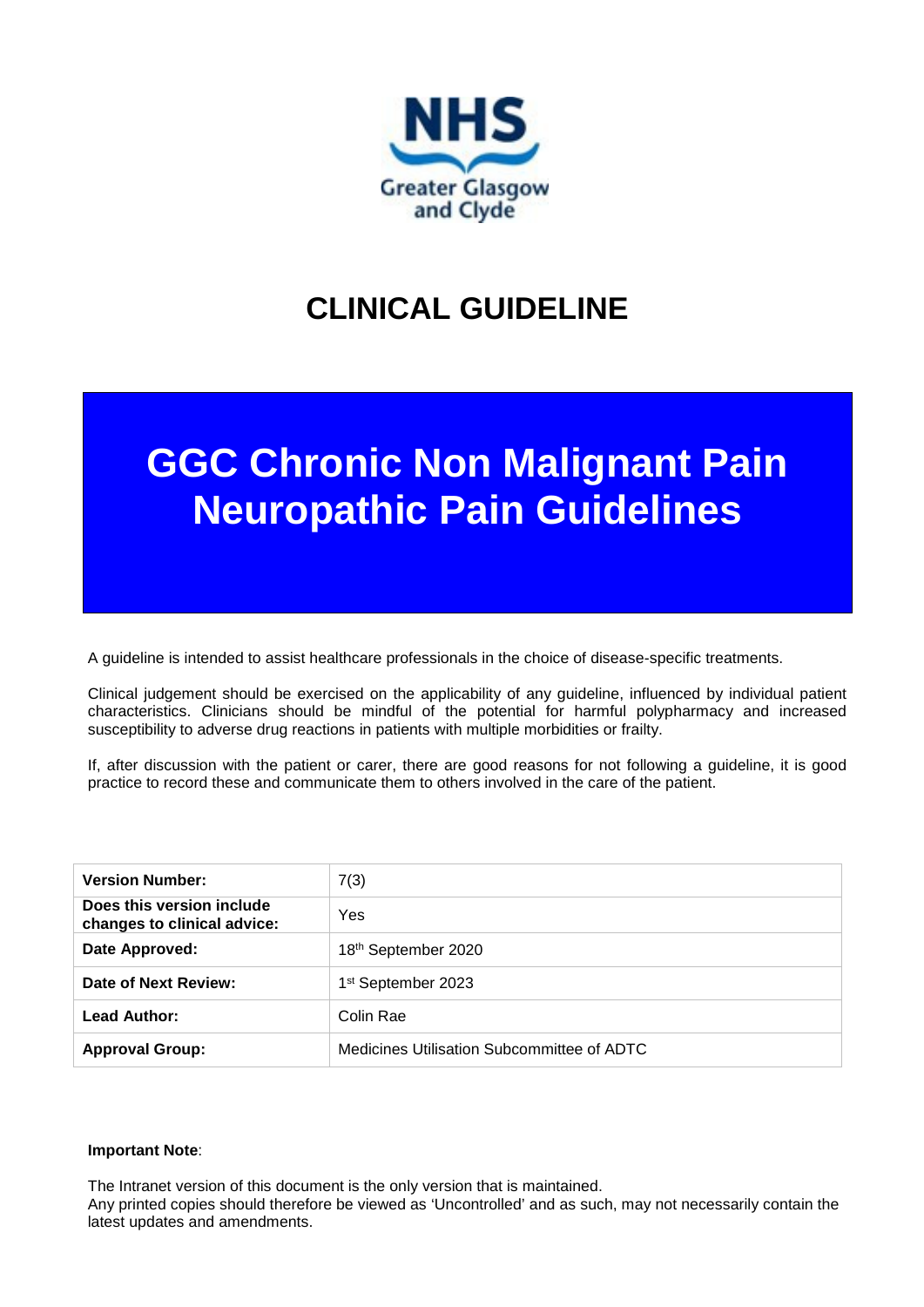### **Contents**

| Introduction                                        | Page 2  |
|-----------------------------------------------------|---------|
| <b>Cannibinoid statement</b>                        | Page 3  |
| Step 1 Treatments - Amitriptyline and/or Gabapentin | Page 4  |
| Step 2 Treatment - Pregabilin                       | Page 5  |
| Step 3 Treatments - Duloxetine and Carbamazepine    | Page 6  |
| <b>Topical Treatments</b>                           | Page 8  |
| <b>Treatment of Post Herpetic Neuralgia</b>         | Page 9  |
| <b>Treatment of Trigeminal Neuralgia</b>            | Page 9  |
| <b>When to Refer</b>                                | Page 10 |
| <b>Appendix 1 - NNTs</b>                            | Page 11 |
| Appendix 2 - Renal Impariment                       | Page 12 |
| Appendix 3 - Referral criteria                      | Page 13 |
| Appendix 4 - Flare Up management                    | Page 15 |
| Appendix 5 - Potential signs of abuse               | Page 16 |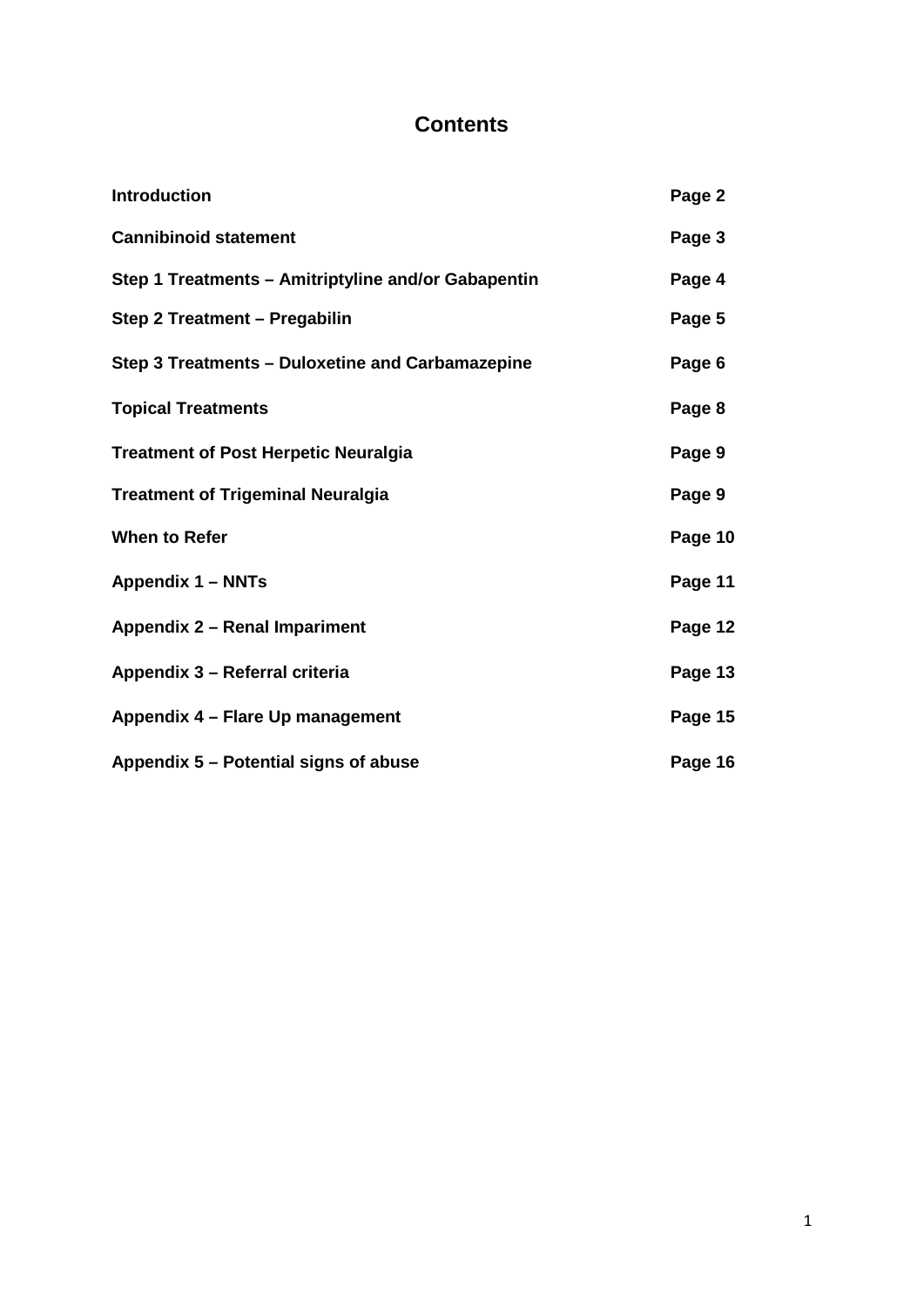#### **What is neuropathic pain?**

**It is:** "Pain caused by a lesion or disease of the somatosensory nervous system."

Signs and symptoms

- Burning
- Electric shocks
- Numbness
- Tingling
- Shooting/stabbing

Consider possibility of serious underlying pathology and refer for investigation as indicated.

#### **NEUROPATHIC PAIN ASSESSMENT**

Many Neuropathic Pain scoring tools e.g. LANSS are available for primary care use. The IASP criteria of "Possible", "Probable" and "Definite" NP might be easier to use.

This classifies the pain depending on whether the patient describes pain in an anatomically plausible distribution of a nerve, has corresponding findings on examination in that same distribution, and then a confirmatory diagnostic test to respectively satisfy those three definitions in sequence. First line treatment can be initiated for possible neuropathic pain. If possible criteria is not satisfied it is unlikely to be neuropathic pain.

Example: for radicular leg pain

Possible=pain in a specific dermatome

Probable= signs in that dermatome e.g. straight leg raise

Definite= an MRI showing nerve impingement at that level

Examples of Neuropathic Pain

- Post herpetic neuralgia (PHN)
- Peripheral neuropathy (e.g. diabetic, alcohol related, cancer/chemotherapy related)
- Trigeminal neuralgia (TN)
- Nerve root pain
- Post surgical
- Phantom limb pain

#### **Complex Regional Pain Syndrome (CRPS) Info**

- "CRPS is a neuropathic pain condition that occurs in a limb or body region and should be considered when there is a disproportionate pain response to the initial injury and a mixture of sensory, vasomotor, sudomotor or trophic changes."
- Link to 2018 Tx pathway statement (RCPE) [https://www.rcplondon.ac.uk/guidelines-policy/complex-regional-pain-syndrome](https://www.rcplondon.ac.uk/guidelines-policy/complex-regional-pain-syndrome-adults)[adults](https://www.rcplondon.ac.uk/guidelines-policy/complex-regional-pain-syndrome-adults)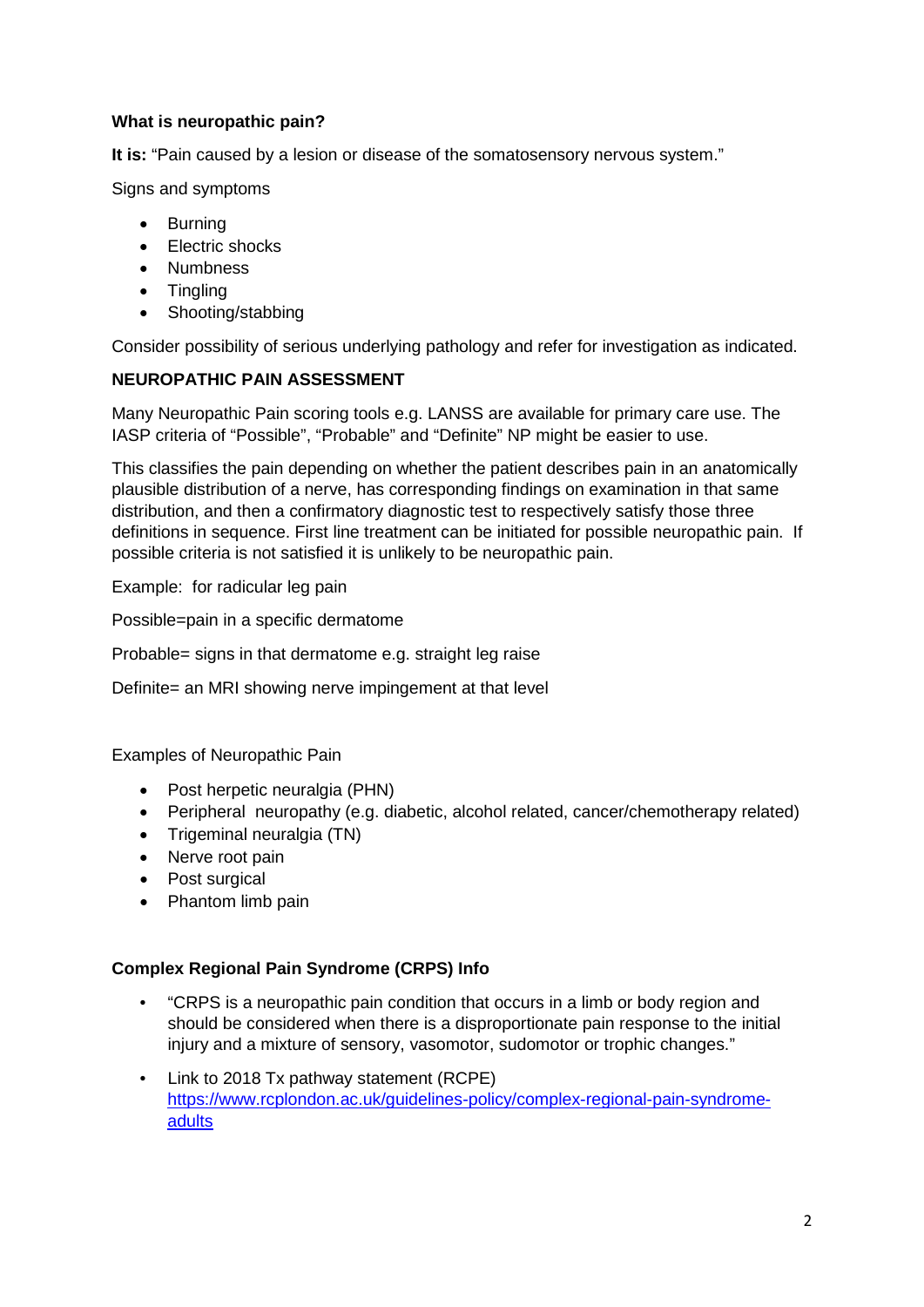#### **Prescribing drugs for neuropathic pain**

#### **Before prescribing**

- 1. Establish diagnosis and explain implications and chronicity to patient, and importance of compliance with treatment.
- 2. Assess pain and function, and if it is helpful use e.g. Brief Pain Inventory to aid, taking into account psychosocial factors.
- 3. Consider non-medication therapies physical and psychological therapies along with lifestyle changes if relevant. [GG&C Health and Wellbeing Directory](http://infodir.nhsggc.org.uk/) has a wide variety of resources.
- 4. Consider potential side effects/interaction from these drugs.
- 5. Assess risk of abuse/dependence if considering gabapentin/pregabalin (Class C substances; see Appendix 5).

#### **Initiating a trial**

Talk to patient about treatment plan

- a. Choice of drug.
- b. Set realistic goals: 30% reduction in pain or 30% improvement in function.
- c. Discuss benefits and side effects (and that side effects may improve with time).
- d. Discuss trial period including dose titration and the titration process.
- e. Start low and go slow.
- f. Discuss when this medication should be discontinued.
- g. Plan review appointment review 2-4 weeks after initiation, then allow 4 weeks of maximum tolerated dose before effects judged.
- h. If one drug is not effective, wean and discontinue and choose alternative option. If it is partially effective, consider adding a second drug rather than substituting.
- i. Check that patient understands.

#### **Should treatment continue?**

Arrange regular review of pain and function and side effects

- a. For all patients who are benefiting, review the need to continue treatment with periodic trial of reduction every 6 -12 months; agree on flare-up management (Appendix 4).
- b. For all patients who are not benefiting, wean and discontinue medication.
- c. For patients who are at risk of abusing medication, consider increased supervision e.g. instalment dispensing.
- d. For all patients who are abusing medication, wean and discontinue the medication.

#### **Cannabinoid statement**

• "There is insufficient clinical and research evidence to support the use of cannabinoid drugs in the treatment of neuropathic pain. The use of medicinal cannabis for chronic pain conditions is not recommended at this time."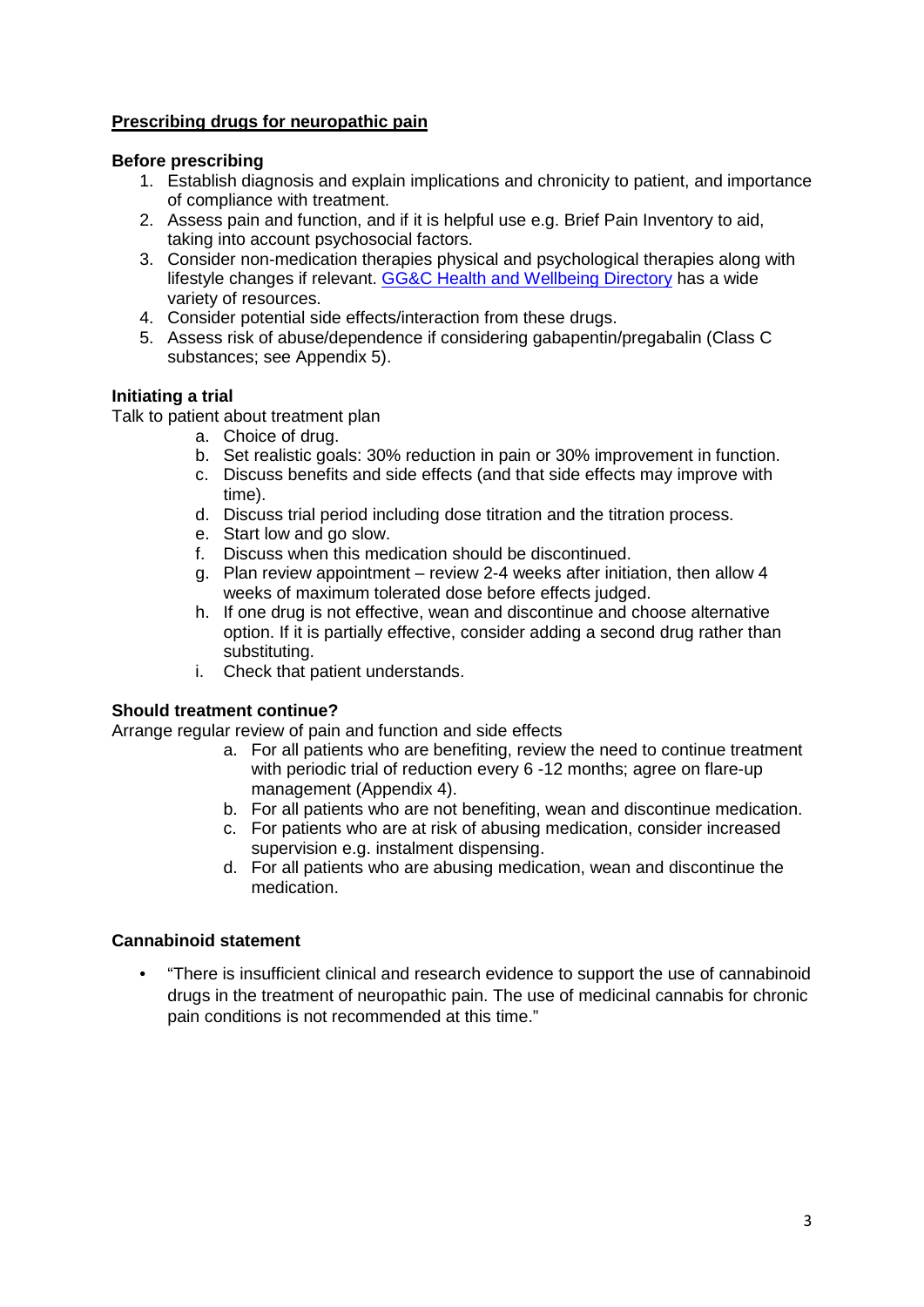#### **Step 1 Treatments – Amitriptyline and/or Gabapentin**

There is stepwise quidance on the chronic pain website [www.paindata.org](http://www.paindata.org/)

There is no strong evidence to choose one Step 1 drug over the other; this depends on patient factors and prescriber experience. If the first agent chosen is not effective, then a drug from the alternative class may be used **either** as sole agent or in combination.

- It is paramount to explain to patients with neuropathic pain prior to initiating any drug that a realistic treatment aim would be a 30% reduction in pain rather than complete cure.
- Regular review of symptoms and side effects should be conducted on all neuropathic agents, particularly with Gabapentin and Pregabalin given the abuse potential and scheduling of gabapentinoids as controlled substances.
- Periodic trial reduction should also be considered with review at least every  $6 12$ months.

#### **Amitriptyline (**[PIL\)](https://paindata.org/documents/drugs-amitriptyline.pdf)

- Imipramine or nortriptyline can be prescribed instead if sedation or hypotension is a problem. Both have the same dose and titration schedule to amitriptyline.
- Use most cost effective product.
- Neuropathic pain is an unlicensed although recognised indication for all three drugs.

#### *In frail and elderly*:

Start with 10mg in frail, elderly and increase in 10mg increments every 3-7 days to maximum of 50mg per day.

#### *In younger patients*:

Start with 10-25mg and increase in steps of 25mg every 3-7 days to 100mg maximum per day

#### *Managing side effects*:

To minimise morning sedation or hangover effects take at night or take medication 12hrs before the patient scheduled wake up time.

Nortriptyline may be less sedating than amitriptyline; consider prior to amitriptyline in eldery patients.

#### *Dose adjustment/caution*:

Use lower dose if the patient is already on an alternative antidepressant e.g. Amitriptyline 25mg per day.

Caution should be exercised in patients taking other serotonergic drugs such as SSRI's and Tramadol for the potential of Serotonin excess and Serotonin Syndrome.

#### *When to stop trial:*

If no benefit at 6-8 weeks of maximum tolerated dose.

#### *Ongoing review:*

Review the need to continue treatment with periodic trial of reduction every 6-12months. Advice on weaning is in the drug patient information leaflets and refer to section on 'Prescribing drugs for neuropathic pain'.

#### **Gabapentin** [\(PIL\)](https://paindata.org/documents/drugs-gabapentin.pdf)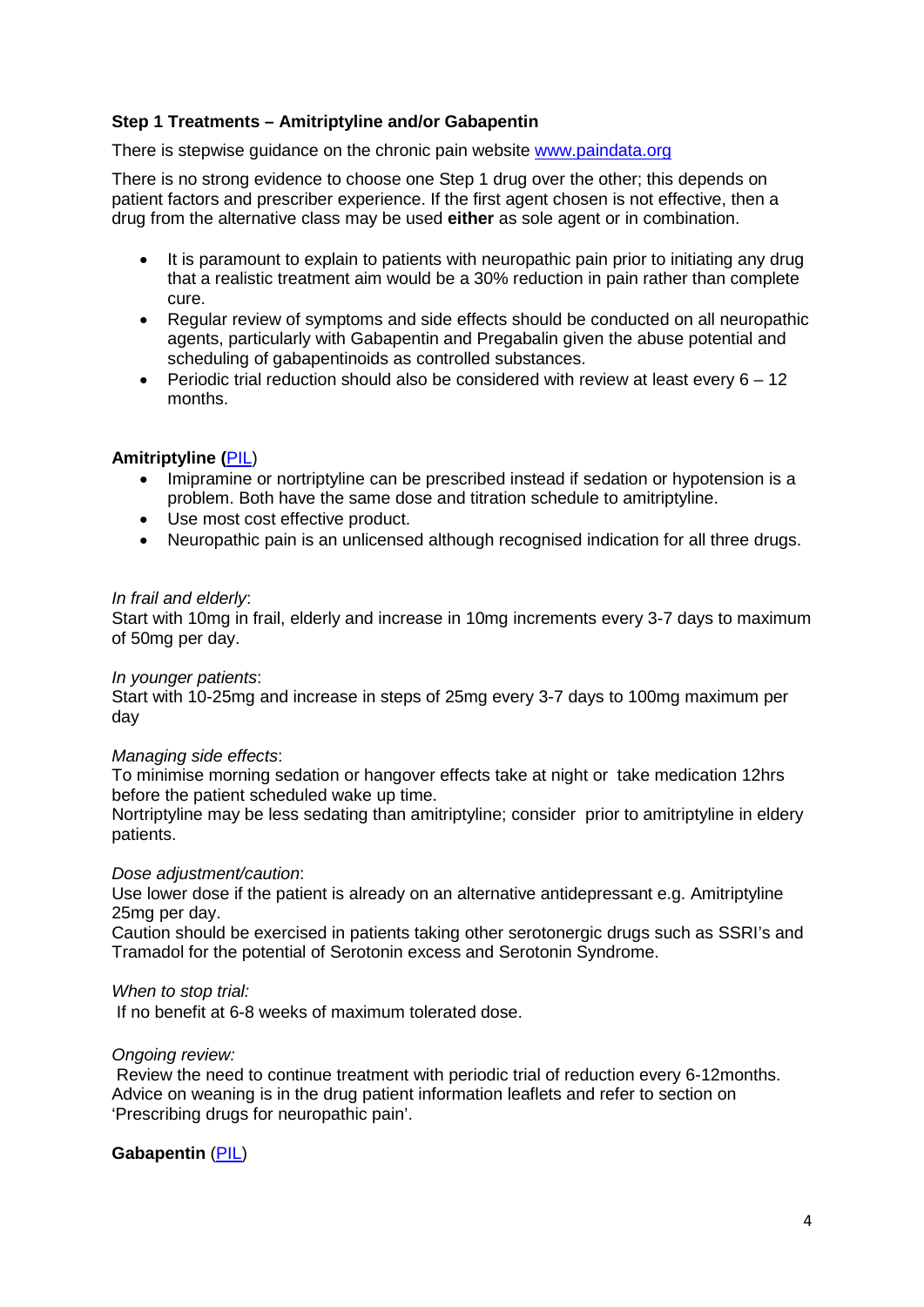In adults:

Start at 300mg at night and increase in 300mg increments at weekly intervals aiming for a dose of between 1200mg and 1800mg daily. Doses of up to 3600mg in 24 hours have been used, where beneficial and tolerated.

*In frail patients:*

Start with 100mg at night in frail, elderly and increase by the same amount weekly. Titrate to effect, but not above 1800mg per day

*In renal failure*: Use lower dose and refer to BNF. Appendix 2.

*When to stop trial:* If no benefit at 6-8 weeks of maximum tolerated dose.

*Ongoing review*:

Review the need to continue treatment with periodic trial of reduction every 6-12months and refer to section on 'Prescribing drugs for neuropathic pain'.

**Carbamazepine –** [\(PIL\)](https://paindata.org/documents/drugs-carbamazepine.pdf) can be used as first line treatment in classical Trigeminal Neuralgia (TN) – see below.

#### **Step 2 Treatment**

**Pregabalin** [\(PIL\)](https://paindata.org/documents/drugs-pregabalin.pdf) is an alternative in patients who have found no benefit from, or have not tolerated conventional first or second line agents(as per Scottish Medicines Consortium (SMC) restriction) i.e. gabapentin or amitriptyline.

In adults:

Start at dose of 75mg twice a day; Titrate up to a maximum dose of 300mg twice a day using the most cost effective preparation. (One capsule twice daily is always the most cost effective regimen).

*In frail/elderly*:

75mg once daily ; Titrate up to a maximum dose of 300mg twice a day using the most cost effective preparation. (One capsule twice daily is always the most cost effective regimen).

*When to stop trial:* If no benefit at 6-8 weeks of maximum tolerated dose.

*Ongoing review:* 

Review the need to continue treatment with periodic trial of reduction every 6-12months and refer to section on 'Prescribing drugs for neuropathic pain'.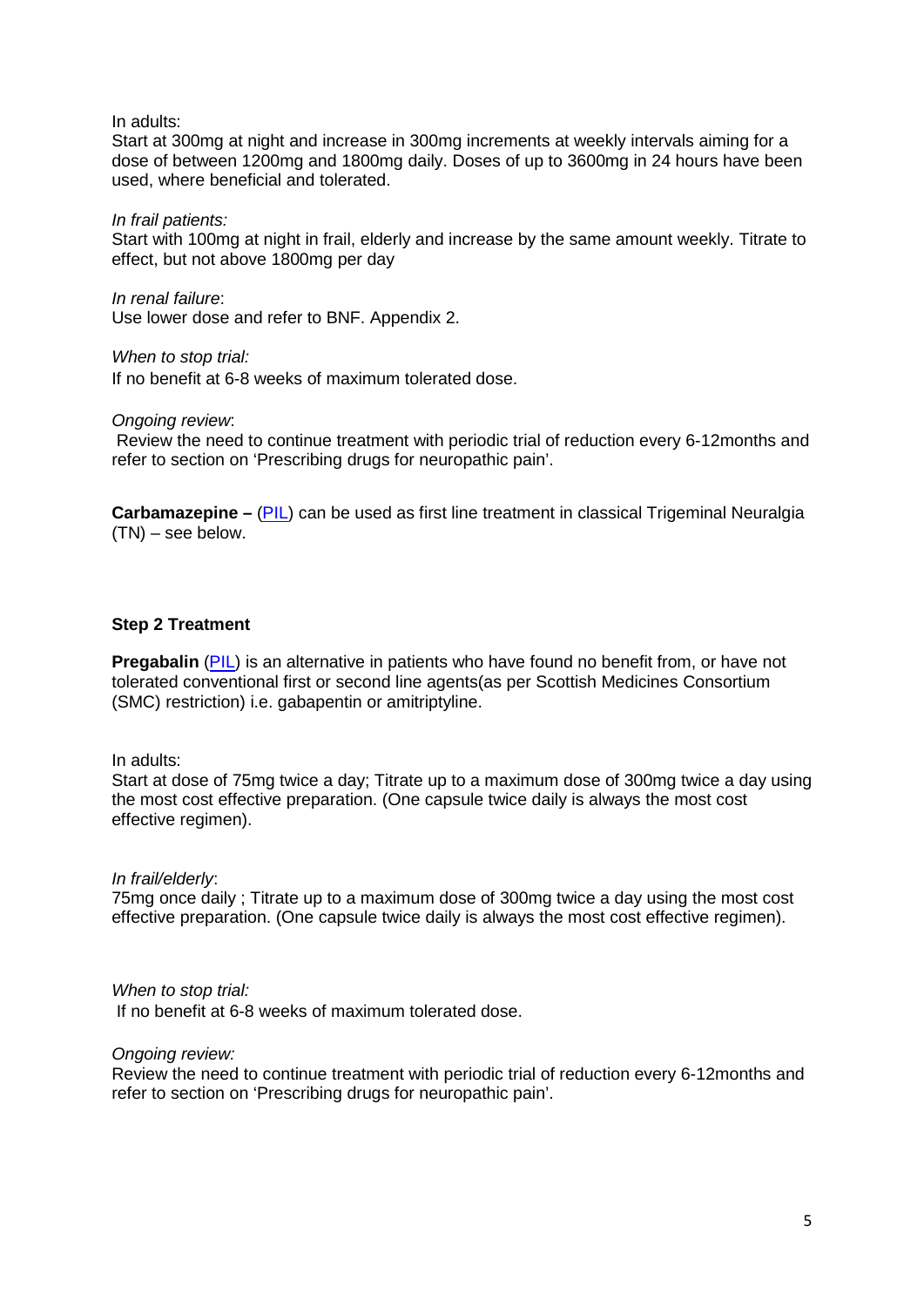#### **SWITCHING FROM GABAPENTIN TO PREGABALIN OR VICE VERSA**

There are different ways of switching between pregabalin and gabapentin. Below is a method for direct switching between the two drugs, which does not involve cross-titration.

If considering switching a patient from Gabapentin to Pregabalin, or vice-versa, the following equivalence is suggested with Pregabalin roughly six times more potent than Gabapentin:

| <b>Total daily dose of Gabapentin</b> | <b>Total daily dose of Pregabalin</b> |
|---------------------------------------|---------------------------------------|
| $0-900$ mg                            | 150 <sub>mg</sub>                     |
| 901-1500mg                            | 225mg                                 |
| 1501-2100mg                           | 300 <sub>mg</sub>                     |
| 2101-2700mg                           | 450 <sub>mg</sub>                     |
| Above 2700mg                          | 600 <sub>mg</sub>                     |

One drug should be discontinued after a final evening dose, with the new drug commenced the following morning.

#### **Pregabalin and Gabapentin risk of abuse and dependence**

Since the last guideline was produced the potential for abuse and dependence has been recognised in patients being treated with Gabapentin and Pregabalin.

This has resulted in these medications being controlled under the Misuse of Drugs act 1971 as class C substances and scheduled under the Misuse of Drugs Regulations 2001 as Schedule 3.

- 1. Before prescribing patients should be assessed for risk of abuse/dependence
- 2. Patients already taking Pregabalin or Gabapentin should be observed for signs of abuse/dependence including drug seeking behaviour, dose escalation or development of tolerance.
- 3. Patients should understand the risks associated with these medications which also include potentially fatal interactions with other sedative medication including opioids and alcohol.
- 4. Prescribers should report any adverse reactions to these medications on a Yellow Card including cases of abuse or dependence.

These medications are not subject to safe custody requirements, but it is illegal to be in possession of either Pregabalin or Gabapentin without a current prescription.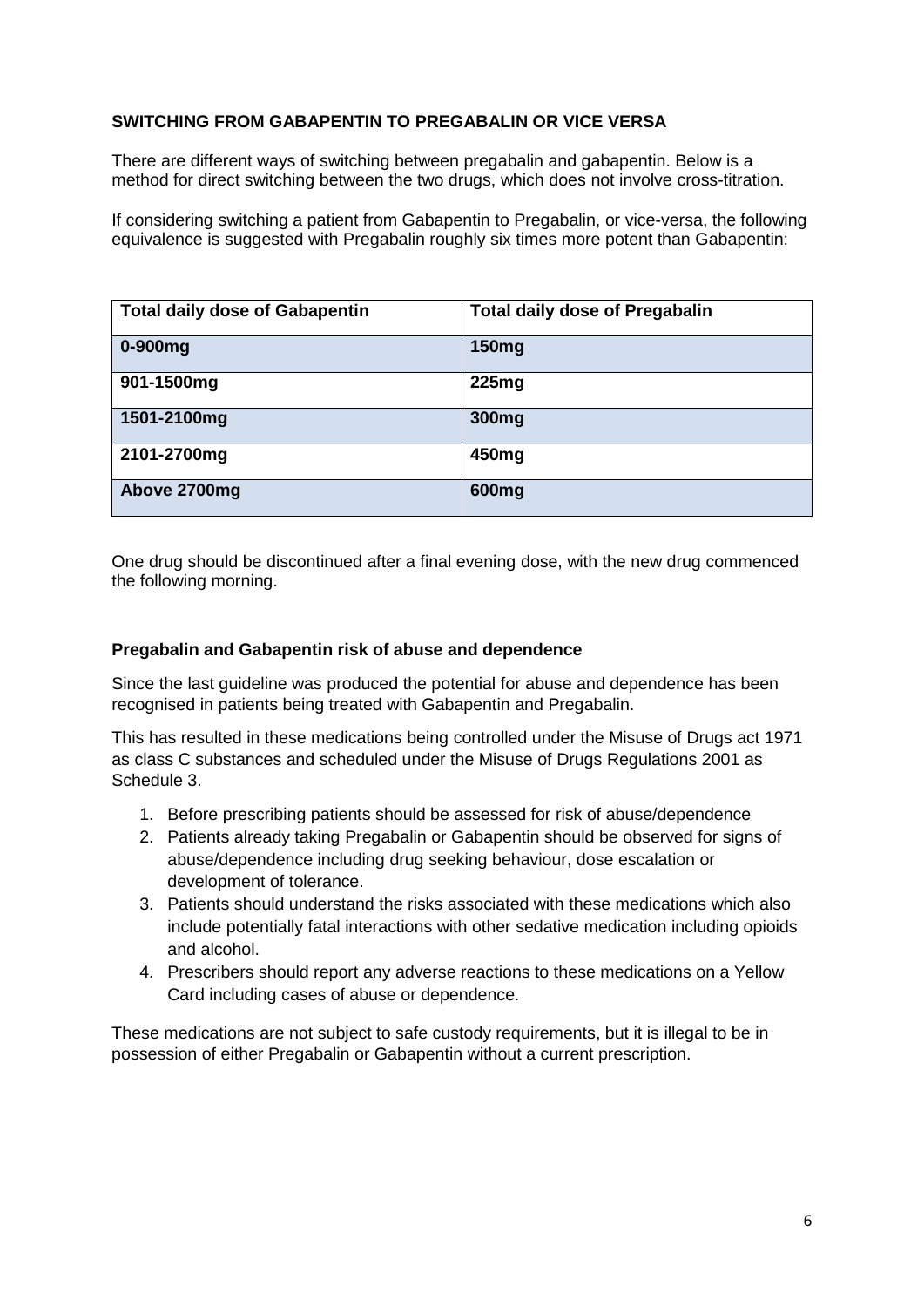#### **Step 3 Treatment**

#### **Duloxetine** [\(PIL\)](https://paindata.org/documents/drugs-duloxetine.pdf) –

This has been accepted by the SMC for painful diabetic neuropathy and is restricted to initiation by prescribers experienced in the management of diabetic peripheral neuropathic pain as a second or third therapy. Duloxetine is licensed in the UK at a maximum dose of 120mg a day for the treatment of diabetic peripheral neuropathic pain. However most sources recommend a dose of 60mg a day, as there is no evidence that doses higher than 60 mg confer additional significant benefit.

- Start with 30mg per day for two weeks and titrate up to a max of 60mg per day.
- Maximum dose to be given in divided doses.

#### *Side effect:*

In contrast to gabapentinoids, the side effect profile is more one of appetite suppression than weight gain commonly seen with the latter. This may be beneficially harnessed in some patients e.g. overweight diabetics.

If patient is benefiting from the medication but experiencing nausea, consider concurrent prescription of a formulary-approved anti-emetic.

#### *When to stop trial*

- Use for an 8 week trial, allowing 4 weeks at max tolerated dose, discontinue if inadequate response.
- If to be discontinued dose should be reduced over 1-2 weeks to minimise withdrawal effects.

#### *Ongoing review:*

Review the need to continue treatment with periodic trial of reduction every 3 months and refer to section on 'Prescribing drugs for neuropathic pain'.

#### *Cautions/ MHRA warnings*

MHRA warn of a risk of suicidal ideation and request a review every 3 months for signs of depression/suicidal ideation.

Duloxetine can cause hypertensive crisis so if patient already has hypertension and/or cardiac disease the BP monitoring should be performed especially during the first month and duloxetine should be avoided if patient has uncontrolled hypertension.

#### **Carbamazepine** (can be used as first line treatment for Trigeminal Neuralgia)

Dosing: Initial dose of 100-200mg daily, increasing slowly in increments of 100-200mg at weekly intervals Usual maintenance dose range 600-1200mg in 24 hours Maximum dose of 1600mg per day.

#### Monitoring: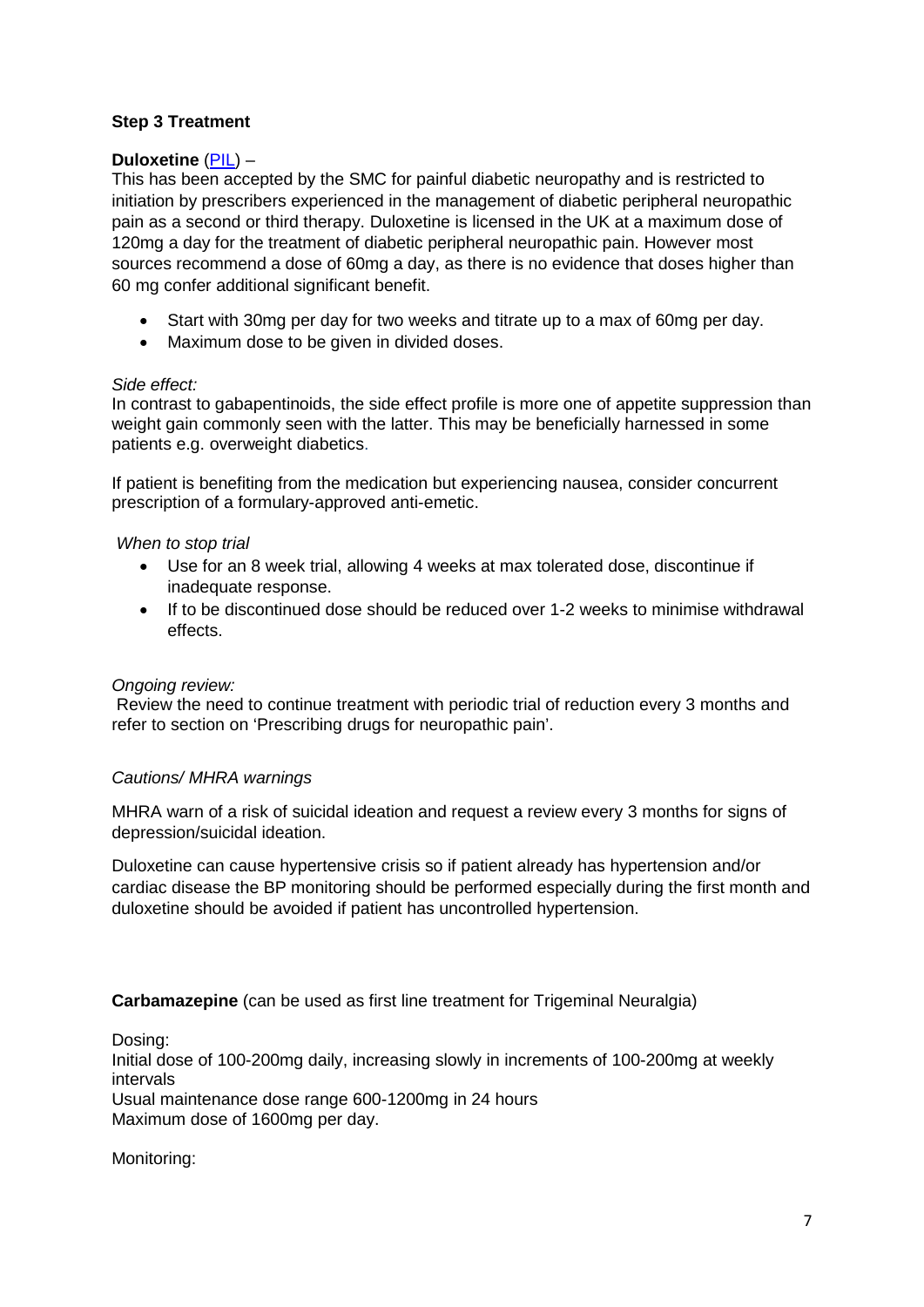Pre-treatment blood testing for leucopaenia (10% of patients), liver derangement and hyponatraemia is required. Repeat testing should be carried out two weeks after initiation, then monthly intervals for the first three months and based on clinical need thereafter. Prescribers should have an awareness of the potential for suicidal ideation which has been described (frequency unknown)

#### *When to stop trial*:

If no benefit at 6-8 weeks of maximum tolerated dose.

#### *Ongoing review:*

Review the need to continue treatment with periodic trial of reduction every 6-12months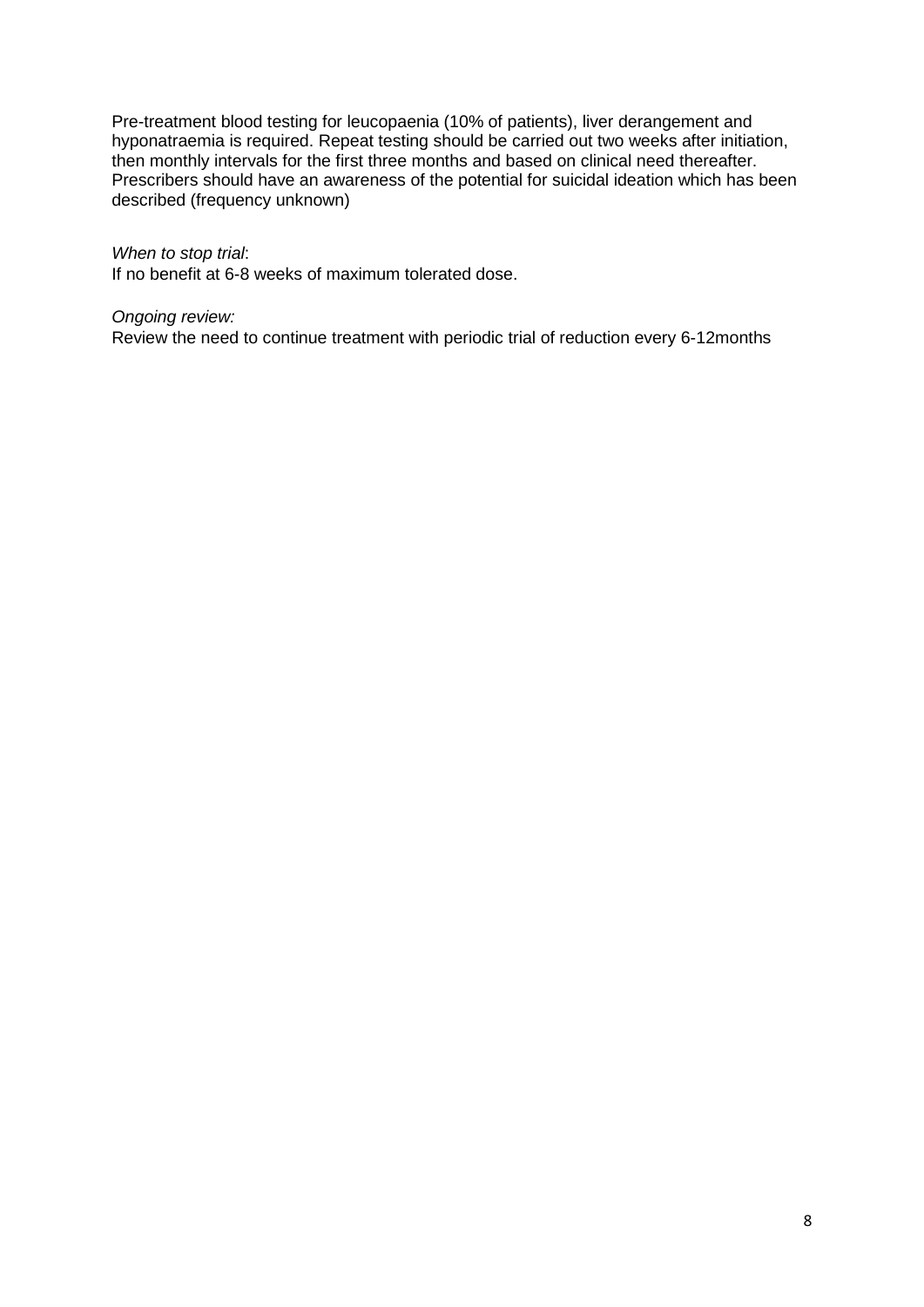#### **Other treatments- only use if Steps 1-3 have failed**

#### **Topical treatments**

#### **Lidocaine 5% Medicated Plasters [\(PIL\)](https://paindata.org/documents/drugs-lidocaine.pdf)**

*When to use:*

This is restricted to patients who are intolerant of first line therapies for post-herpetic neuralgia or where these therapies have been ineffective. Use for other indications remains non-Formulary.

#### *How to use:*

The lidocaine plaster should be worn once daily for 12 hours on and 12 hours off.

Use the least number of plasters required for effective treatment.

The plasters may be cut into smaller sizes with scissors if required in order to minimise wastage.

In total, not more than three plasters should be used at the same time.

#### *When to stop trial:*

Treatment should be re-evaluated  $2 - 4$  weeks after initiation - discontinued if they do not demonstrate a 30% improvement in baseline pain scores and/or function

#### *Ongoing review:*

Studies have shown that the number of plasters can decrease over time. Patients should be reviewed at 6-12 monthly intervals to see if amount of plaster can be reduced or if the plaster-free period can be extended.

**Capsaicin** 0.075% cream [\(PIL\)](https://paindata.org/documents/drugs-capsaicin.pdf) can be used for people with localised neuropathic pain who wish to avoid, or cannot tolerate, oral treatments. Evidence of efficacy is poor, but side effects are minimal. Period trial of cessations should be considered.

#### **Opioids**

There is a limited role for opioids in chronic non-malignant pain

**Tramadol and potent Opioids** – Follow local [NHS GG&C Opioid guidelines](https://paindata.org/documents/Chronic%20Non%20Malignant%20Pain%20Opioid%20Guideline%20-%20final%20PDF%20version.pdf)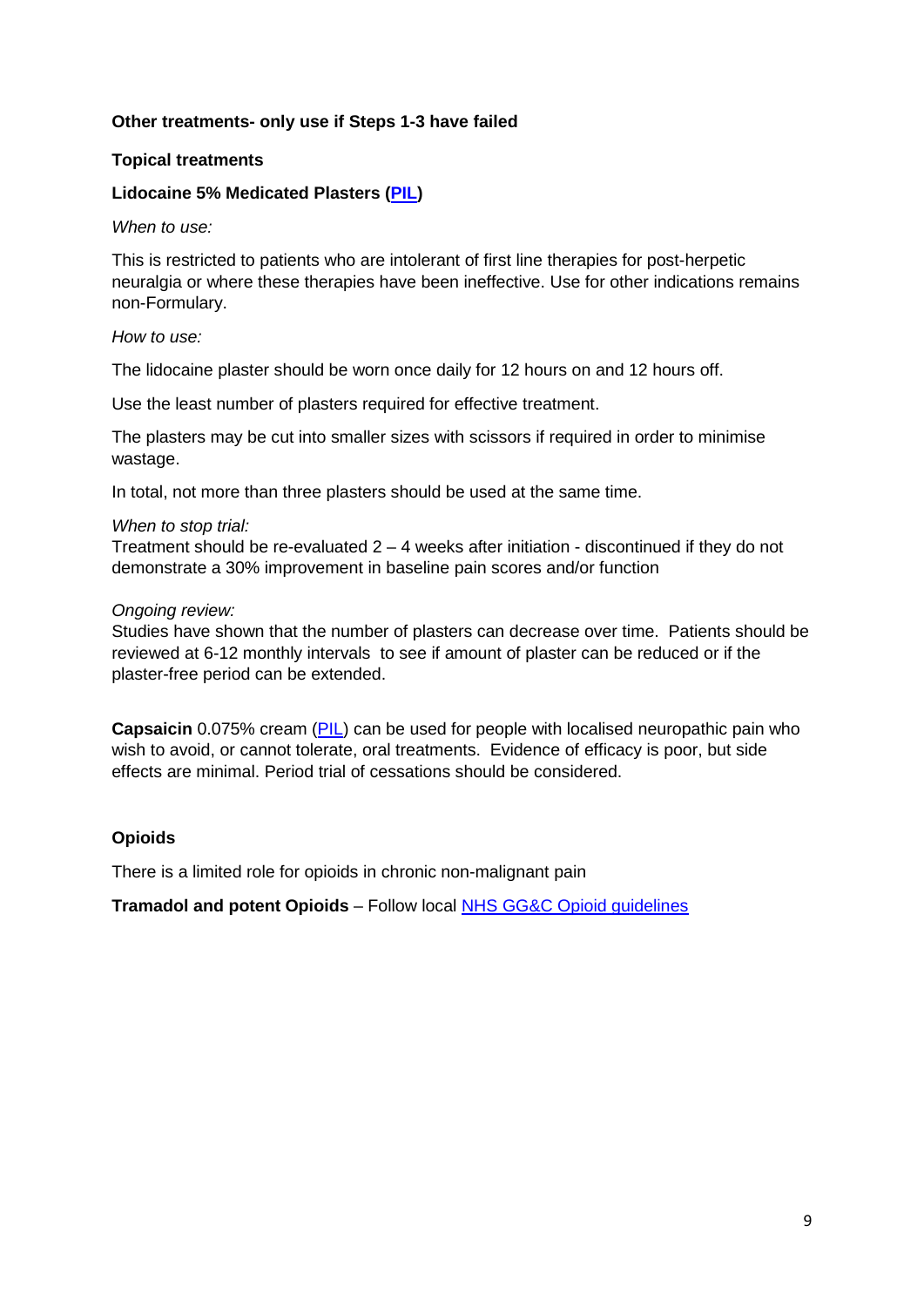### Treatment of Post Herpetic Neuralgia

#### **Offer self-management advice:**

- Wear loose clothing or cotton fabrics, as these will usually cause the least irritation
- Consider protecting sensitive areas by applying a protective layer (such as cling film or a plastic wound dressing).
- Consider frequent application of cold packs, unless this causes pain (allodynia).

#### **Offer analgesia to manage pain:**

- Offer paracetamol with or without codeine if the person's pain is mild or moderate, and there are no contraindications
- If pain remains uncontrolled, treat with standard oral anti-neuropathic medication as per Steps 1-3.
- Consider prescribing capsaicin cream if pain is mild or as an adjunct to oral therapy if pain is severe
- Consider lidocaine 5% plasters. This is restricted to patients who are intolerant of first line therapies for post-herpetic neuralgia or where these therapies have been ineffective. Use for other indications remains non-Formulary.

Consider referral to pain services if pain is unresponsive to treatment or significantly limits their participation in daily activities.

### Treatment of Trigeminal Neuralgia

#### **Use Carbamazepine 1st line**

Dosing:

Initial dose of 100-200mg daily, increasing slowly in increments of 100-200mg at weekly intervals

Usual maintenance dose range 600-1200mg in 24 hours Maximum dose of 1600mg per day.

Monitoring:

Pre-treatment blood testing FBC, U&Es and LFTs for leucopenia (10% of patients), liver derangement and hyponatraemia is required. Repeat testing should be carried out two weeks after initiation, then monthly intervals for the first three months and based on clinical need thereafter. Frodo .Prescribers should have an awareness of the potential for suicidal ideation which has been described (frequency unknown).

When to stop trial: if no benefit at 6-8 weeks of maximum tolerated dose.

Ongoing review: Review the need to continue treatment with periodic trial of reduction every 6-12months.

Caution: Not advised for use in moderate to severe renal impairment.

If there is inadequate response, treatment is not tolerated or in the presence of red flag symptoms consider early referral for specialist advice, for example neurosurgery.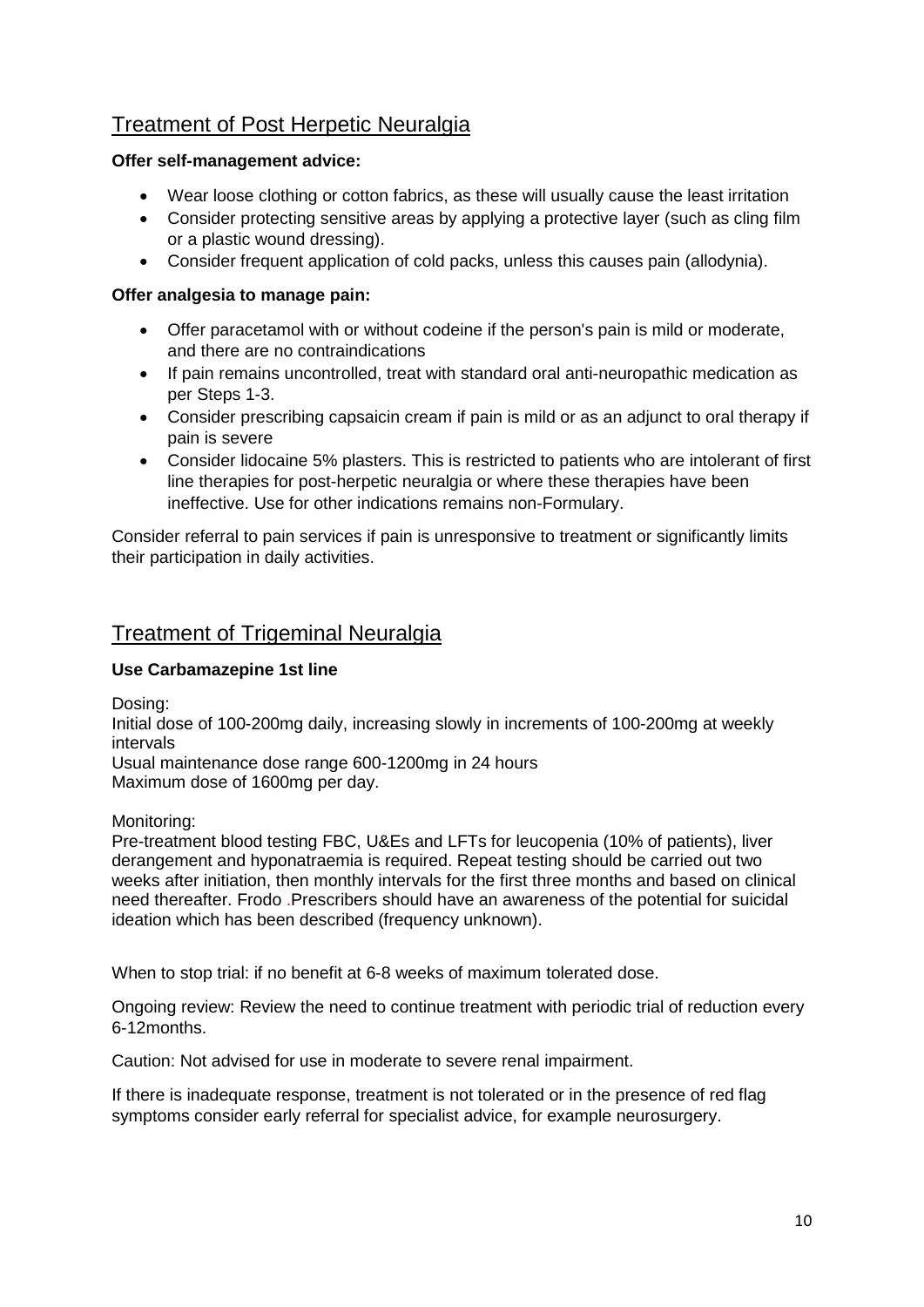#### **When to refer**

Consider referral to pain services and/or other condition specific specialists if the person has severe pain or their pain significantly limits their lifestyle, daily activities (including sleep disturbances and participation), or their underlying health condition has deteriorated.

The patient should also be ready and willing to engage with multi-disciplinary approach to managing their pain.

Follow referral criteria in Appendix 3 and the [Chronic Pain Primary Care Guidelines](https://paindata.org/documents/Chronic%20Pain%20Management%20in%20Primary%20Care%20August%202018.pdf)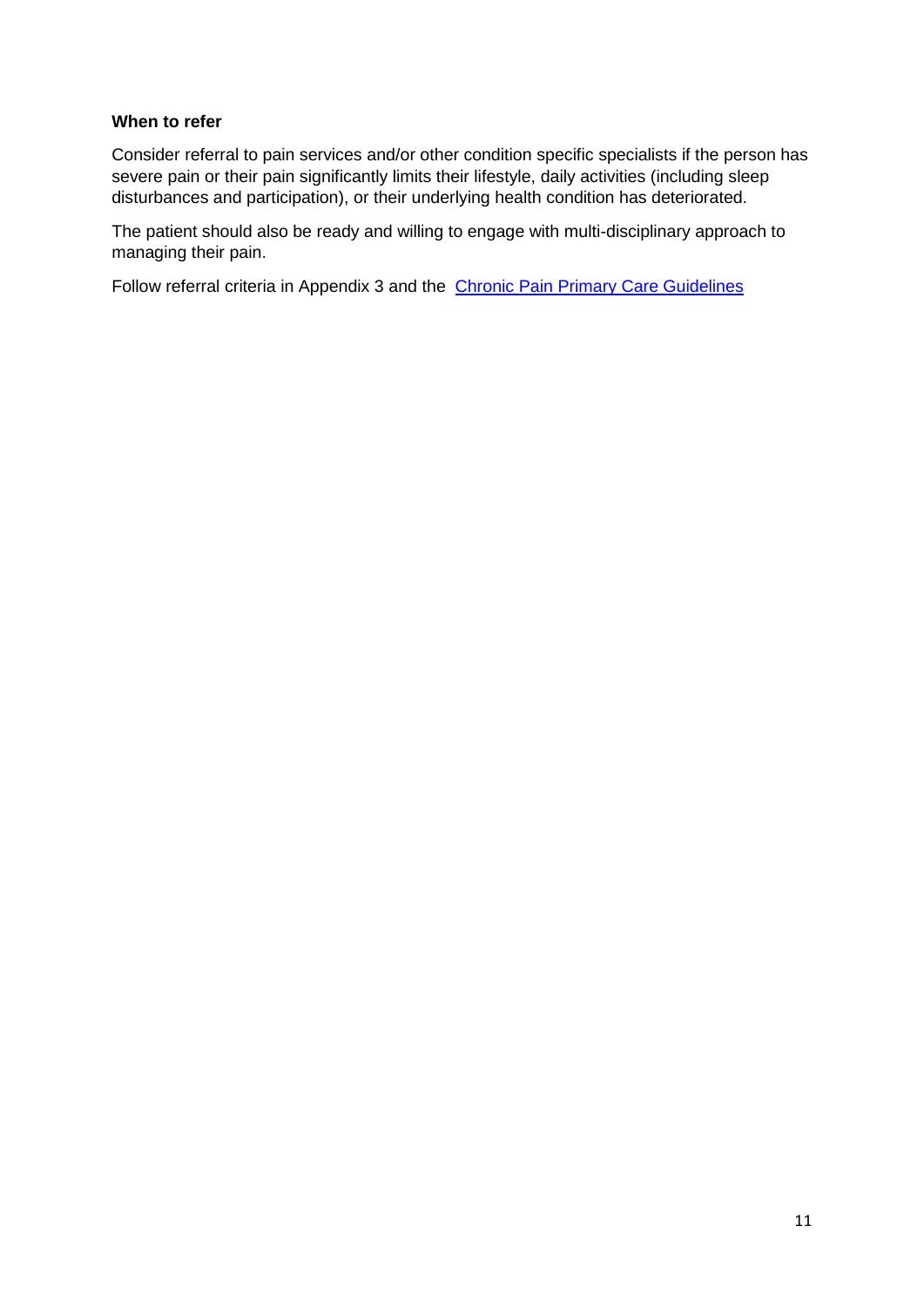## NNT's

A recent meta-analysis of the pharmacotherapy for neuropathic pain in adults showed that outcomes were relatively modest. Trials were included with treatments lasting longer than 3 weeks' duration and achieved 50% pain relief with the following Numbers Needed to Treat (NNT) and Numbers Needed to Harm (NNH).<sup>[1](#page-12-0)</sup> The table is based on meta-analysis from Finnerup NB et al.

| <b>Drug</b>                                                                                               | <b>Number Needed to</b><br>Treat | <b>Number Needed to</b><br><b>Harm</b>          | Quality of final<br>evidence |
|-----------------------------------------------------------------------------------------------------------|----------------------------------|-------------------------------------------------|------------------------------|
| Tricyclic antidepressants<br>(TCA)                                                                        | 3.6 (95% CI 3.0-4.4)             | $13.4(9.3 - 24.4)$                              | Moderate                     |
| Serotonin-noradrenaline<br>re-uptake inhibitor (SNRI)<br>antidepressants<br>duloxetine and<br>venlafaxine | 6.4 (95% CI 5.2-8.4)             | $11.8(9.5 - 15.2)$                              | High                         |
| Pregabalin                                                                                                | 7.7 (95% CI 6.5-9.4)             | $13.9(11.6 - 17.4)$                             | High                         |
| Gabapentin                                                                                                | 7.2(95% CI 5.0-8.3)              | $25.6(15.3 - 78.6)$<br>and 31.9 for ER<br>preps | High                         |
| <b>Topical lidocaine</b>                                                                                  | No information                   | No information                                  | Low                          |
| Capsacin 8%                                                                                               | $10.6(7.4-19)$                   | No information                                  | High                         |

Results of this meta-analysis showed that the efficacy of systemic drug treatments was generally not dependent on the aetiology of the underlying disorder. The authors of the metaanalysis propose first line use for TCAs, SNRIs, pregabalin and gabapentin in neuropathic pain; a weak recommendation for lidocaine patches, capsaicin patches as second line; and a weak recommendation for strong opioids (particularly oxycodone and morphine) as third line.

<span id="page-12-0"></span> $1$  Finnerup NB et al 2015. Pharmacotherapy for neuropathic pain in adults a systematic review and metaanalysis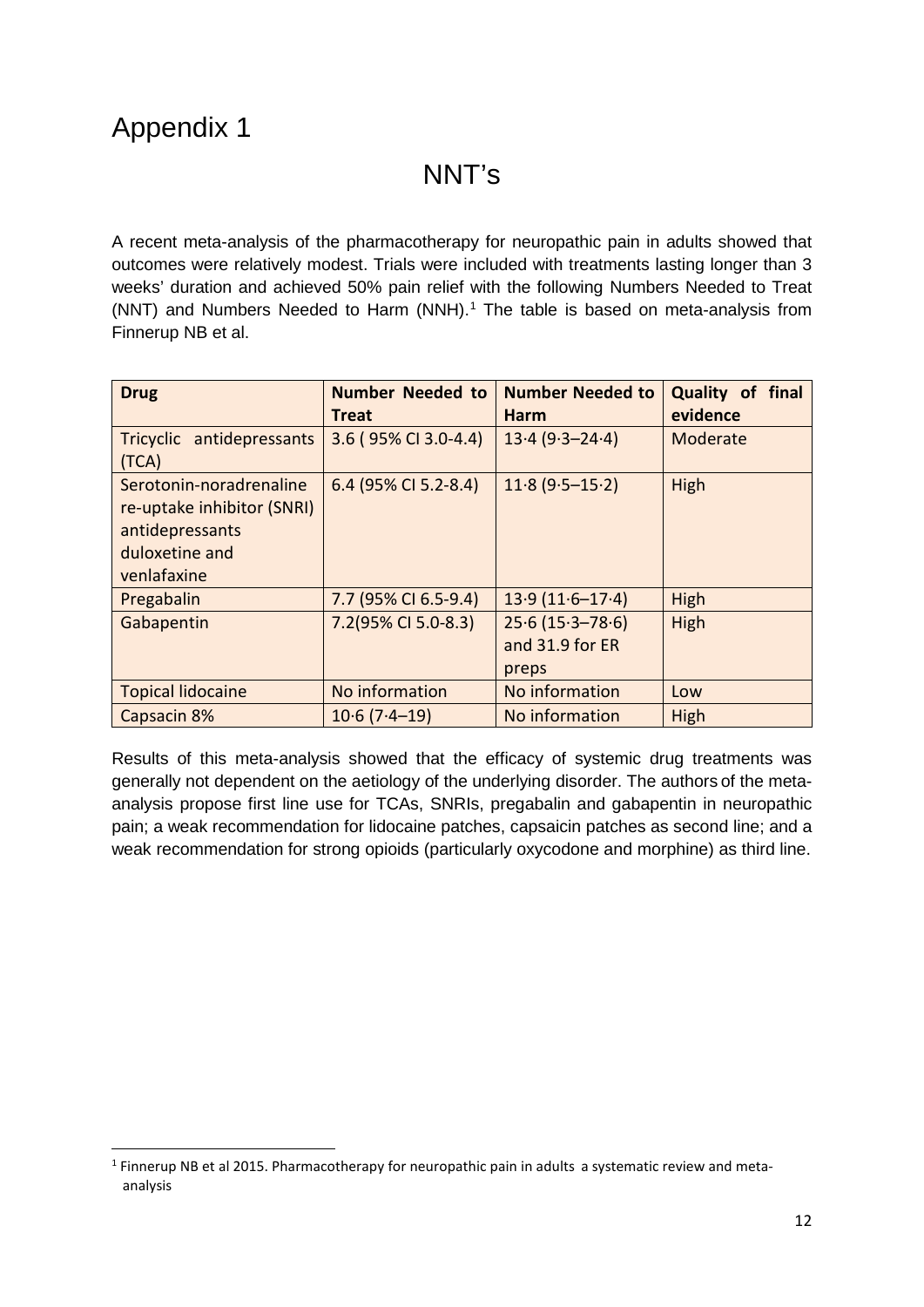## Appendix 2

## Renal impairment

**NB – Patients with renal impairment should have their dose of gabapentin or pregabalin reduced per BNF recommendation below.** 

| eGFR (mLs per minute per | Total daily gabapentin dose mg (to be administered in |  |
|--------------------------|-------------------------------------------------------|--|
| 1.73m <sup>2</sup>       | three divided doses)                                  |  |
| $50 - 79$                | 600-1800                                              |  |
| $30 - 49$                | 300-900                                               |  |
| $15 - 29$                | 150mg-600mg (150mg daily dose to be given as 300mg in |  |
|                          | three divided doses on alternate days)                |  |
| < 15 <sup>a</sup>        | 150mg-300mg (150mg daily dose to be given as 300mg in |  |
|                          | three divided doses on alternate days)                |  |

a. For patients with creatinine clearance <15 ml/min, the daily dose should be reduced in proportion to creatinine clearance (e.g., patients with a creatinine clearance of 7.5 ml/min should receive one-half the daily dose that patients with a creatinine clearance of 15 ml/min receive).

| eGFR (mLs per minute per | <b>Total daily pregabalin dose</b> |                               |
|--------------------------|------------------------------------|-------------------------------|
| 1.73m <sup>2</sup>       | <b>Starting daily dose</b>         | <b>Maximum daily dose</b>     |
| $30 - 60$                | 75 <sub>mg</sub>                   | 300mg (in two or three        |
|                          |                                    | divided doses)                |
| $15 - 30$                | 25-50mg                            | 150mg (in two divided doses   |
|                          |                                    | or as a single daily dose)    |
| $15$                     | 25mg                               | 75mg (as a single daily dose) |

Amitriptyline-No dose change suggested in renal impairment

Duloxetine-No dosage adjustment is necessary for patients with mild or moderate renal dysfunction (creatinine clearance 30 to 80 ml/min).Duloxetine **must not be used** in patients with severe renal impairment (creatinine clearance <30 ml/min)

Lidocaine plasters- The plaster should be used with caution in patients with severe cardiac impairment, severe renal impairment or severe hepatic impairment.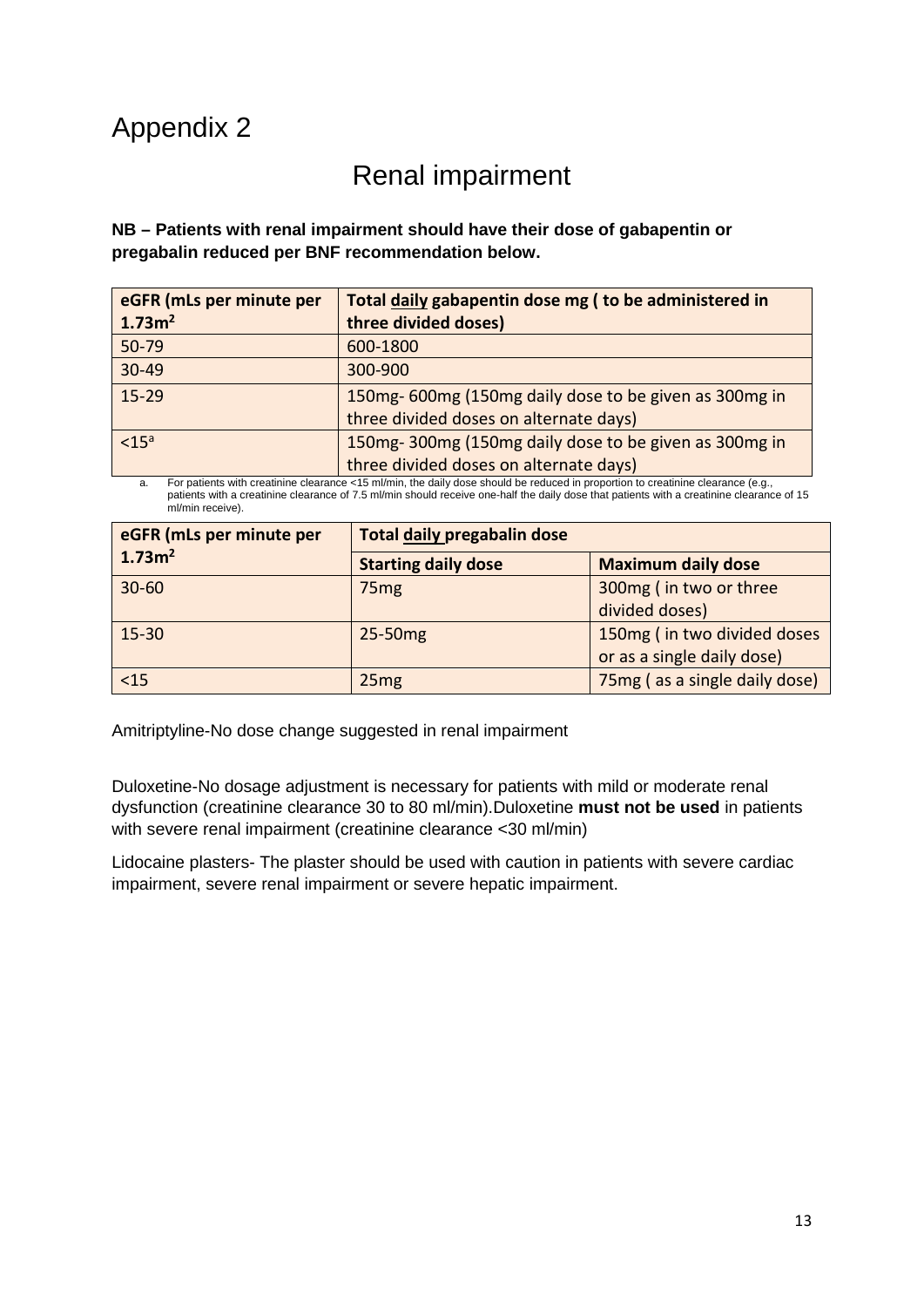### **Greater Glasgow and Clyde Pain Management Service Referral Criteria.**

## **MISSION STATEMENT**

'The pain management service provides multidisciplinary knowledge and skills to support people living with chronic non malignant pain. Chronic pain, for which there is often no cure, has a significant impact on quality of life. While we can and do optimise medical treatments, the overall aim of our approach is to inform and support people living with chronic pain to improve their quality of life. Those who adopt this supported self management approach are often more motivated and confident to manage their pain, and improve their quality of life'.

### **Referral criteria for patients with chronic non malignant pain**

Patient resides within GG&C Health Board catchment area and is **18 years of age** or over. \*\*

Pain has been present for more than 3 months with an adverse impact on quality of life.

Patient understands a cure may not be possible and that actively engaging in self management is more likely to improve quality of life than relying on medications alone.

If the patient requires further investigation or treatment, for their painful condition, please refer to the appropriate service before referring to the pain service (e.g. orthopaedics, rheumatology).

Current GG&C Chronic Pain Management guidelines should be followed prior to referral (This includes trials of appropriate medications and referral to MSK physiotherapy where appropriate).

(If in doubt please discuss with a pain consultant).

### **Exclusion criteria**

Patients currently being actively investigated or awaiting treatment for the same condition by other specialties.

Patients with significant pre-existing mental health or addiction problems should be considered for referral to an appropriate service prior to referral to the pain service.

(If in doubt, please discuss with a pain consultant).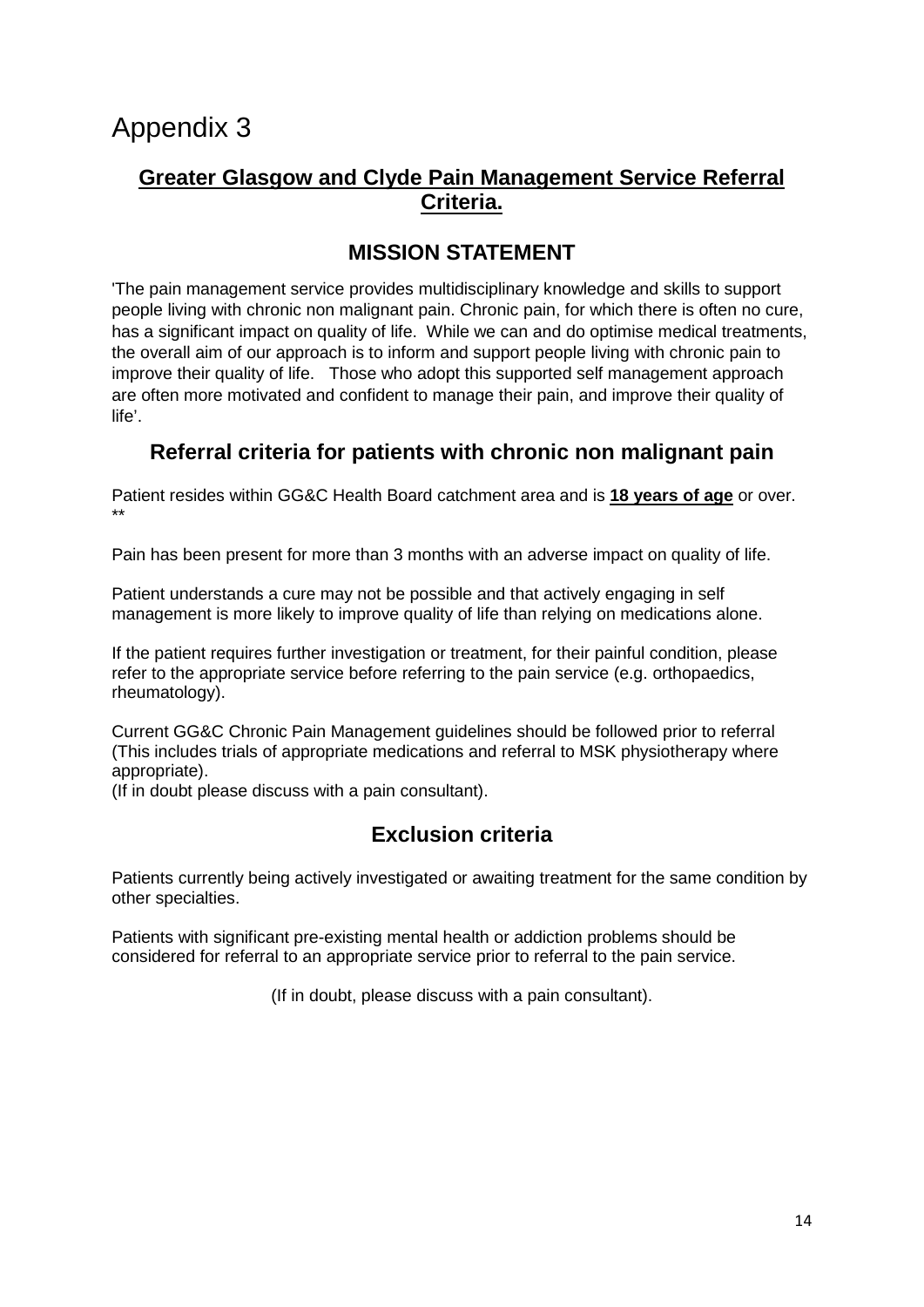### **Re-referral**

Patients should **not be re-referred** for the same pain problem if assessment and therapeutic options have been exhausted.

\*\*(Patients aged 16 or 17 may be considered following discussion with a consultant).

(Patients residing in Argyle and Bute CHP catchment can be referred but may not be able to access the full GG&C service).

(If in doubt discuss prior to referral).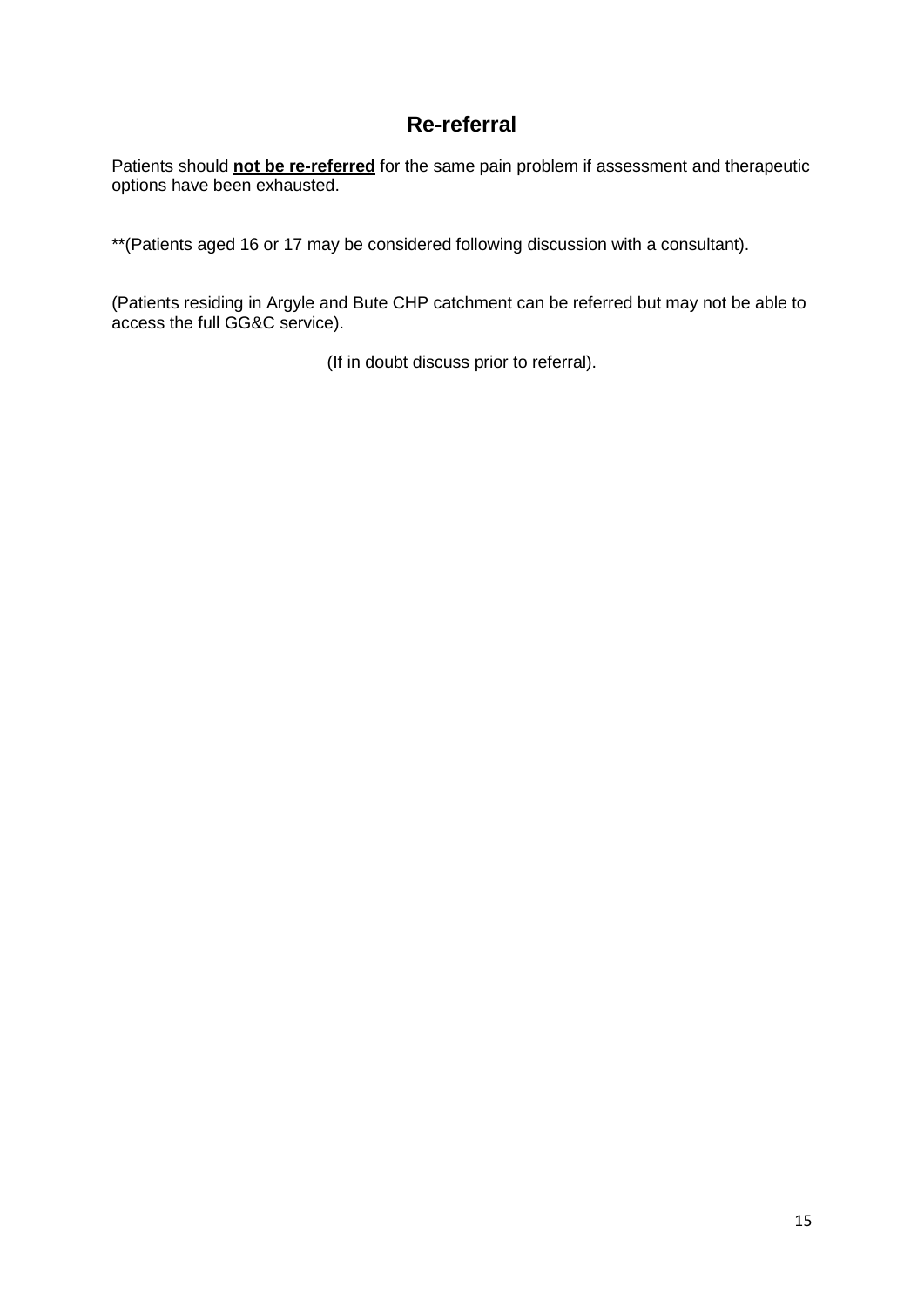## Appendix 4 Flare-up Management

Flare ups are common in people with chronic pain. Although flare ups are often distressing and frightening, they rarely indicate new damage.

• Advise patient to continue taking medication as prescribed.

• If short term changes to the patient's medication are required, then a management plan needs to be agreed between the patient and the healthcare provider and be adhered to. Return to normal medication when flare up has settled.

• Reduce exercise and normal activity, but maintaining some gentle activity as this is important.

• Suggest patient ask others to help during the flare up and gradually get back to usual levels of activity.

• Advise patient to learn deep breathing exercises and relaxation techniques. Check for negative thoughts and "catastrophic" thinking. Hot water bottles, heat packs, electric blankets, warm baths or Jacuzzis can sometimes help.

• Encourage the patient to eat regularly and have a few meals in the freezer that can be heated up.

- Distraction is often helpful TV, reading, having someone to talk to etc.
- Return to normal activities and exercise when flare up has settled.

• Encourage patient to develop a flare up management plan that works for them. They should start the plan as soon as the flare up begins.